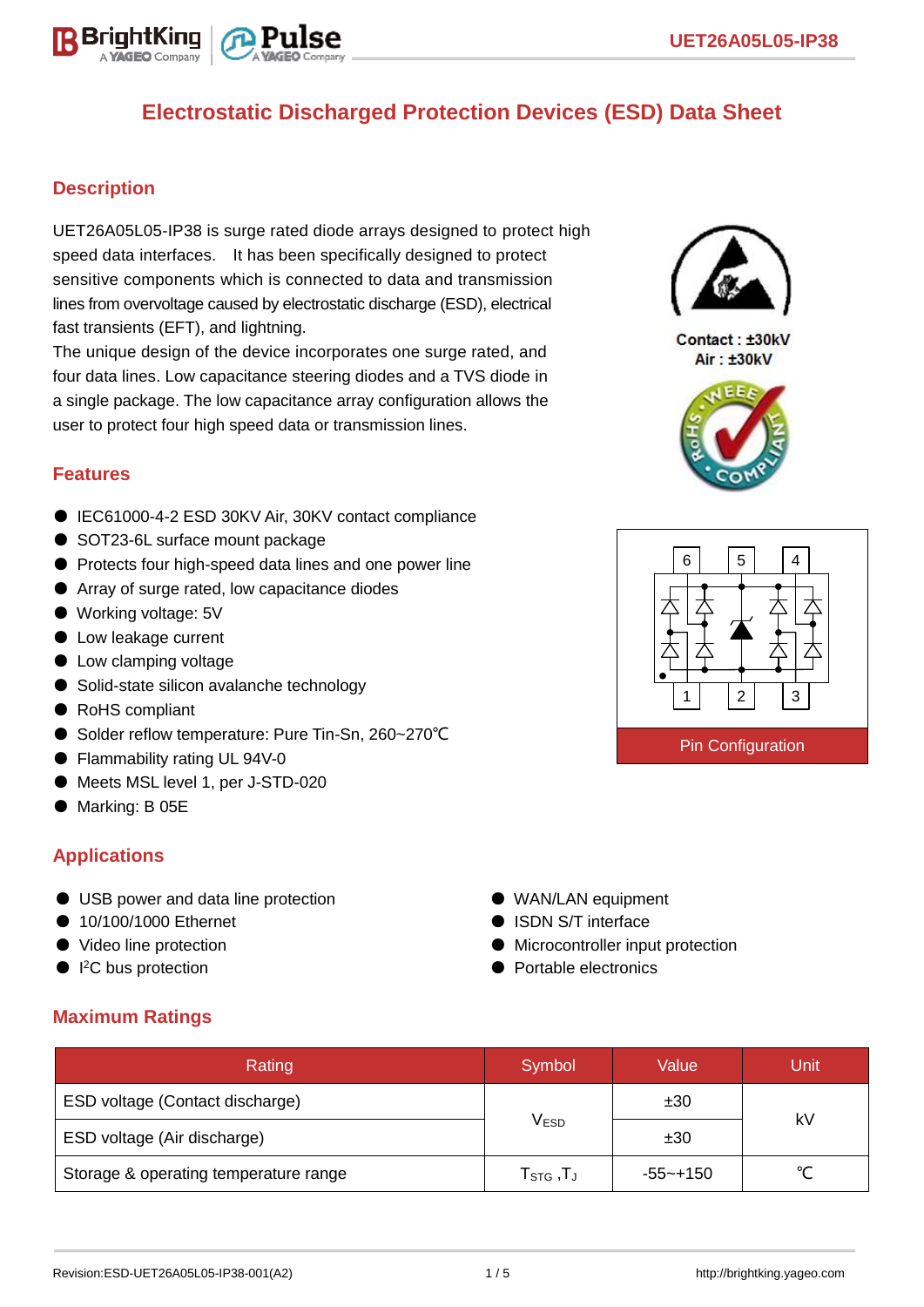

# **Electrical Characteristics (TJ=25**℃**)**

| Parameter                           | Symbol                 | Condition                                         | Min. | Typ. | Max. | <b>Unit</b> |
|-------------------------------------|------------------------|---------------------------------------------------|------|------|------|-------------|
| Reverse stand-off voltage           | <b>V<sub>RWM</sub></b> |                                                   |      |      | 5    | V           |
| Reverse breakdown voltage           | $V_{BR}$               | $I_{BR}$ =1mA                                     | 6    |      |      | V           |
| Reverse leakage current             | <sup>I</sup> R         | $V_R = 5V$<br>Each I/O pin                        |      |      |      | μA          |
| Clamping voltage ( $tp=8/20\mu s$ ) | $V_{\rm C}$            | $I_{PP}=1A$                                       |      |      | 9.8  | V           |
| Clamping voltage ( $tp=8/20\mu s$ ) | $V_{\rm C}$            | $I_{PP} = 25A$                                    |      |      | 25   | $\vee$      |
| Peak pulse current (tp=8/20µs)      | <b>I</b> <sub>PP</sub> |                                                   |      |      | 38   | A           |
| Off state junction capacitance      | $C_{J}$                | $0Vdc$ , f=1 $MHz$<br>Between I/O<br>pins and GND |      | 5    |      | рF          |

# **Applications Information**

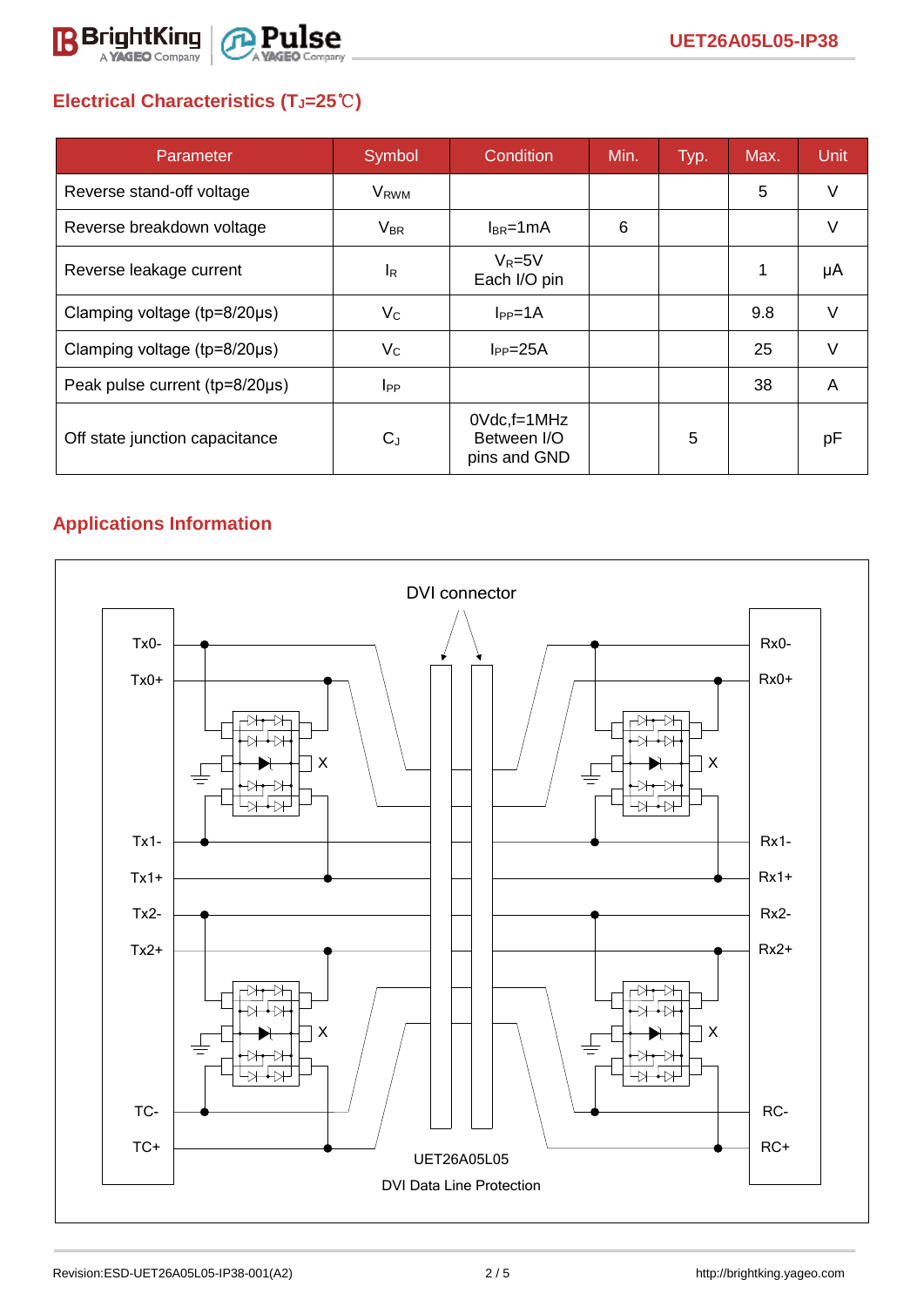

## **ESD Protection Standards**

### **IEC61000-4-2**

Interfaces of consumer electronic equipment are widely specified according to the International Electrotechnical Commission standard IEC61000-4-2. This standard is not targeted towards particular devices but towards general equipment, systems and subsystems that may be involved in electrostatic discharge. consists of a 150pF capacitor and a 330Ω series resistor representing the counterpart to the Device Under Test (DUT).



### **Human Body Model (HBM, MIL-883E method 3015.7)**

The HBM standard simulates an ESD surge generated by human contact to electronic components.

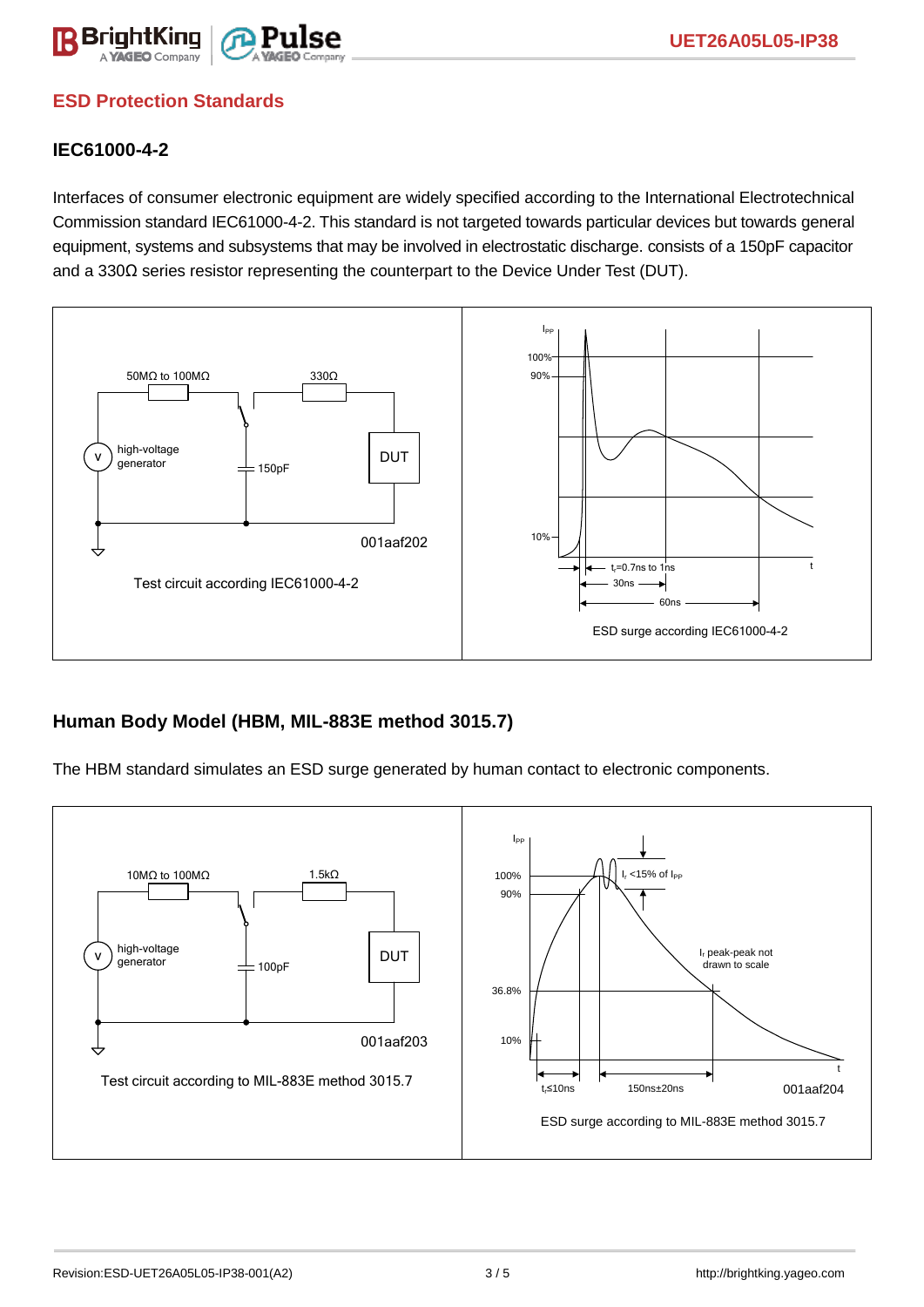

# **Recommended Soldering Conditions**